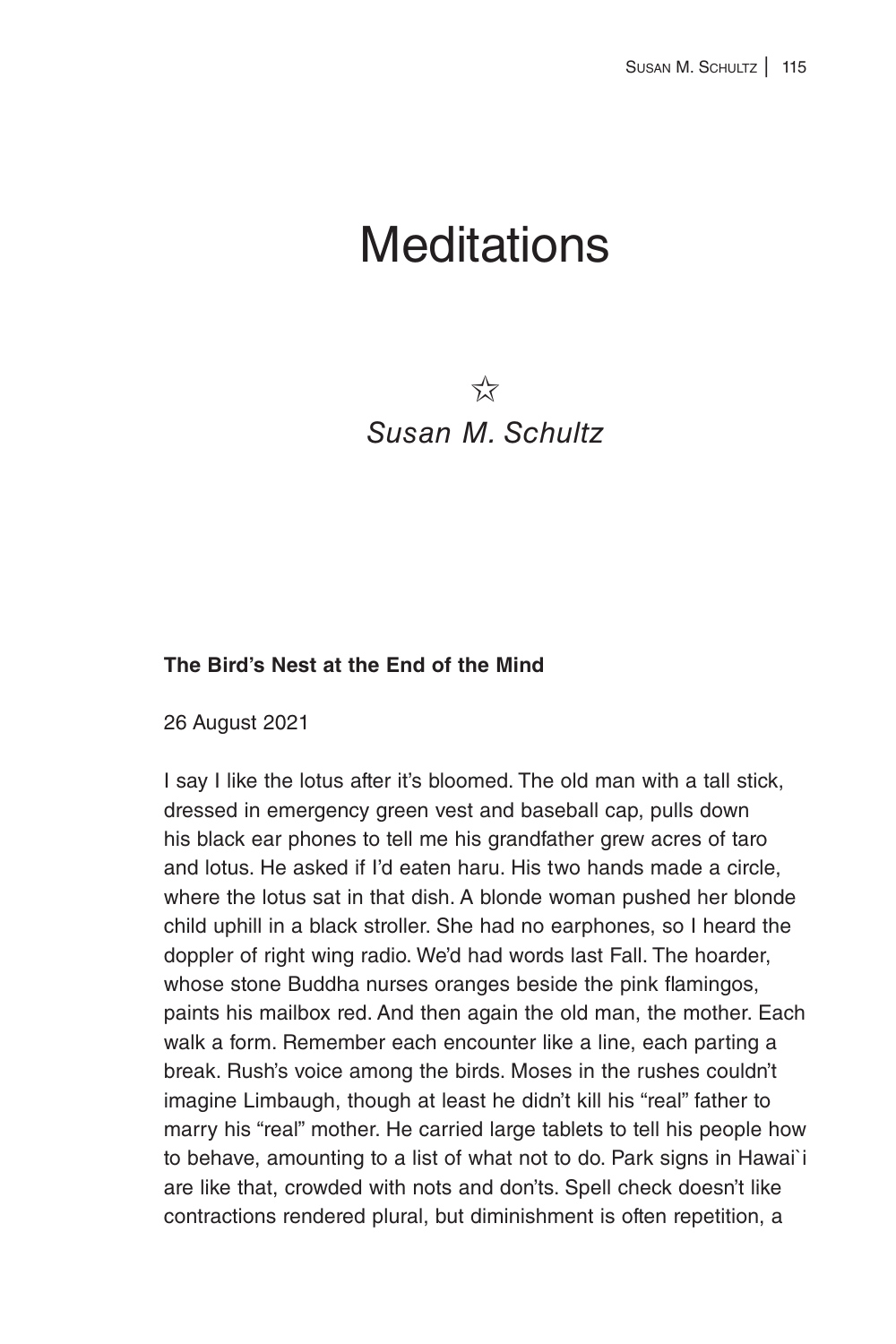collar pulled tight so the head cannot escape. The Afghan pull-out meets right wing rage from the mainstream media. Everyone to their category, everyone their walking stick. I assumed he didn't notice the lotus, but he saw me looking, remarked on its beauty. Brenda says she no longer falls back on judgment; it's unworkable. Like a garbage disposal, it only shreds, taking big garbage and crushing it into small. I've seen the sewers of Paris, but not those of Ahuimanu, though I smell sewage from the highway. Most of it's traces, a diffuser in air or light broken pink at sunrise on cloud mountain. She says she doesn't like sports. I tell her they're like mandalas, forming and deforming, an instant of beauty surrounded by a traffic jam of chaotic color. A young bird screeches from the palm outside. Not opinion but need, not talking point but desire. You ask what writers hate words. I want to know who loves them.

--for Brenda Kwon

## **Netflix for Academics**

#### 23 August 2021

I was in my office again, weeping. It's called a trigger, though the gun's left off, or the shot and its perfect wound. Machine-shopped stereotypes do that to us, reminding us of how others see us. Do you have a conflict entrepreneur in your workplace? Might you be one yourself? How do you dodge conflict, while remaining true to your principles, the ones you see running down the street after a hard rain, plumeria petals, leaves and oil-based rainbows melding together like pomegranate molasses? At the cemetery, a funeral program, chopped up by a weed whacker. Impermanence times two. Soon, only those who grow up in a house will have one; the rest will be wanderers in a medieval style drama lacking Charity or Good Works. Just large wooden wheels shivering over flagstones. A tiny circus came every spring to New Haven in a carriage; its memory clashes with the Hare Krishna singing, the drums, competition for our spiritual attention when all we wanted to do was magic. "There's something wrong in my head," I said on the telephone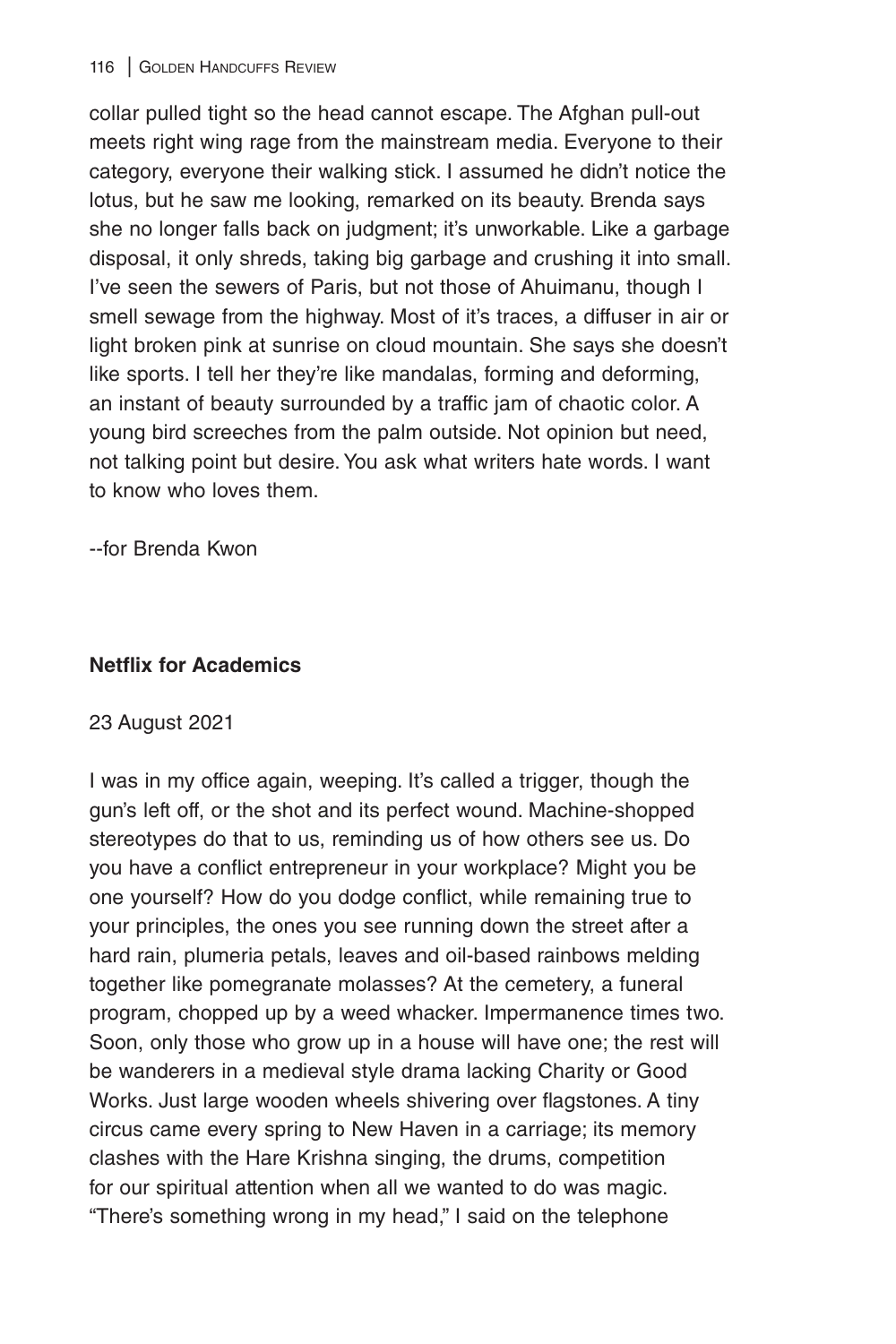my junior year. It was the loss of losses then; an inability to have experiences because they'd end in the rat on the chest. In recovery, you may realize you've been stuck like the good Lord in a vase at the cemetery, held down by small stones, halo like a frisbee on the godhead. Is there a space between "god" and "head," or is the hyphen/space in excess? Why did she use so many dashes? Do they create or negate space? Are they the dashes of the master used against him, like tiny printed knives? Steve says these meditations resemble therapy sessions. All I ask is that each day come with a question, that it be framed in such a way I can start to walk with it, like Robert Walser stopping to deliver speeches on the virtues of walking. For now, the walk in the cemetery leads home in a loop. A young Black man knew I was wearing a Kansas City Monarchs cap. That is how I wish to be read, wearing history on my cap, mysterious only to those who lack reference. It was appropriate, she writes, that the next chair be someone allied with the old guard who had suffered from their abuse. She fits neither side of her face, remembers giving an old dean a hand job. That's two words, no hyphen.

--for Steve Benson

#### **All Our Issues are Belong to Us**

19 August 2021

Another white man in another pick-up truck with another bomb (perhaps) throws dollar bills and coins out his window and livestreams demands. He wants Joe to call him. After it's over, we're told he has issues (mother died) and he wanted to speak to his wife. His son says they had no idea he was driving north to be a patriot. What happened to the Christmas Eve bomber who took out a block in Nashville? He, too, had problems. I dream I'm standing in a large meadow, surrounded by angry men (and some women). They've formed a circle around me; instead of singing campfire songs, they taunt me with their silences. If I had synesthesia, I'd say their auras were very dark. I want to tell them I am not origin but trigger, that I am someone they cannot know. They march forward to attach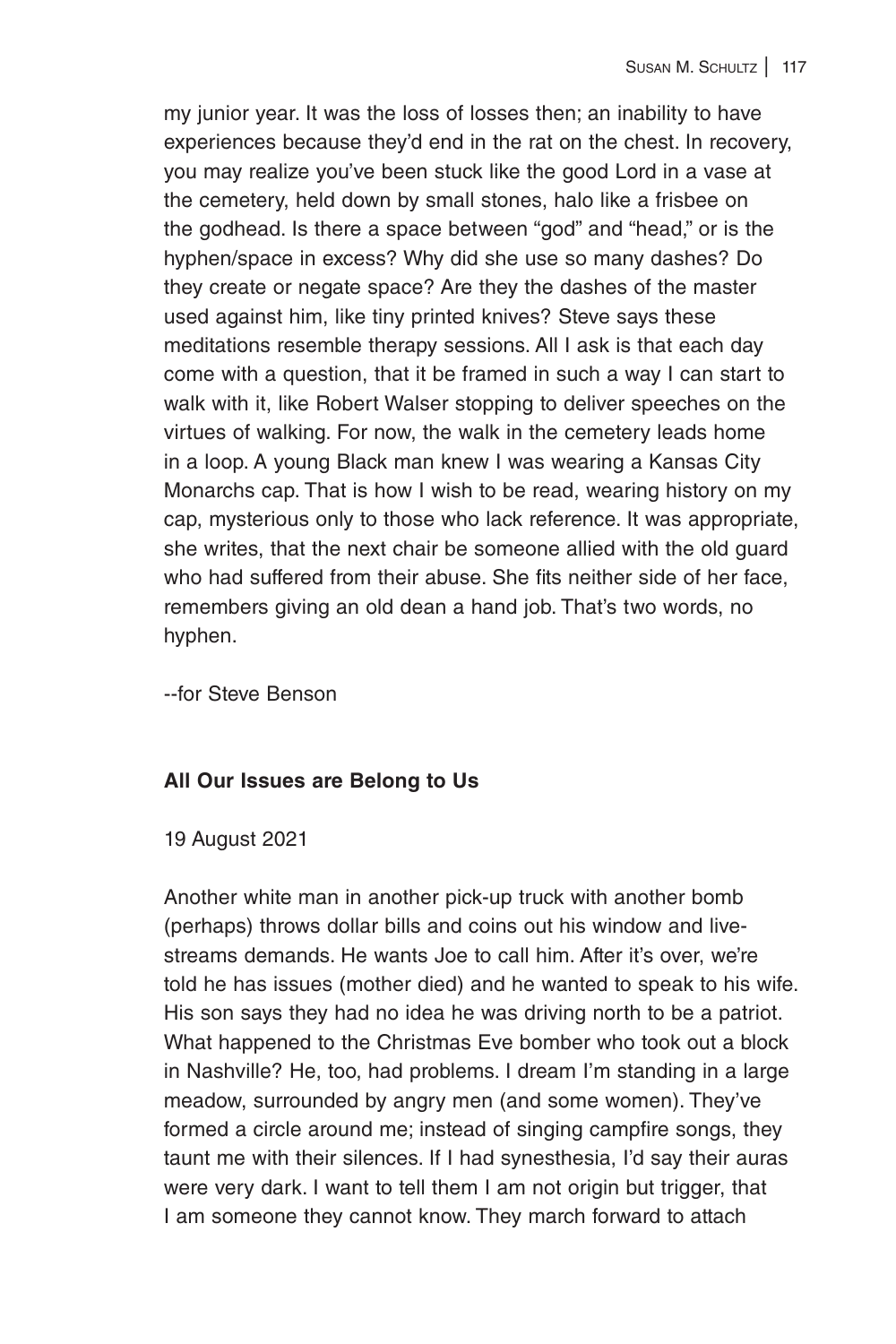grievances to my clothes, except their post-it notes are permanent, like flags at cemeteries. I'm too confused to be angry, permit myself to be their white board (because, as one screams, I am white). So is she, but that hardly matters; judgment triggers dopamine as sure as a facebook like. The aftermath is ache, gateway drug to self-loathing. They nurse their anger like a baby's skull, and like some skulls it breaks. It's what you do with your trauma that matters. There was a blue design on a green dumpster I missed when I left my iPhone at home. But don't throw it away. Sit at its charnel house and count your bones in prospect. The stink will fade. "Tragic optimism," the article says, counter-acts "toxic positivity." The Taliban fighters who whip women without burqas have their problems, too.

# **Proposition Without Thesis**

# 10 August 2021

To write without purpose is to talk; those with purpose compose. But I can't imagine many of his poems spoken out loud, unless by someone on the street without a cell phone at their ear, or bud. The dark wood required a bushwhack, just as the lawn prescription's a weed whacker. It's improvisation within the frame of underbrush, boulder, chaos that accumulates into clutter. An idea starts the engine sputtering; you're more conscious of that than of the `io that screams over the `ohi`a. Chance operations, like lichen on a blue truck, or the leg bone of a cow beside the road, make better art than organization. Flow charts get heavier at the top, the more syllables the better, if your title means to lead and to own. If your students miss the first week, you're required by federal law to report them; that way, it's easier to take away their scholarships. It was sad to see her without her mask on, having lost her husband and then her husband's dog, but she perked up quickly. Now that's talk story, but what of non-narrative talk? They say their loved ones speak in word salad, laugh alone in their rooms. The punch-line comes not of a joke-as-story, but a confabulation of tenses. We are afraid of the future, Norman opines, but what of the present, ferries leaving Greece in flames, coral bleaching, the titles we give to selfdestruction? A famous author called him in the hospital to urge him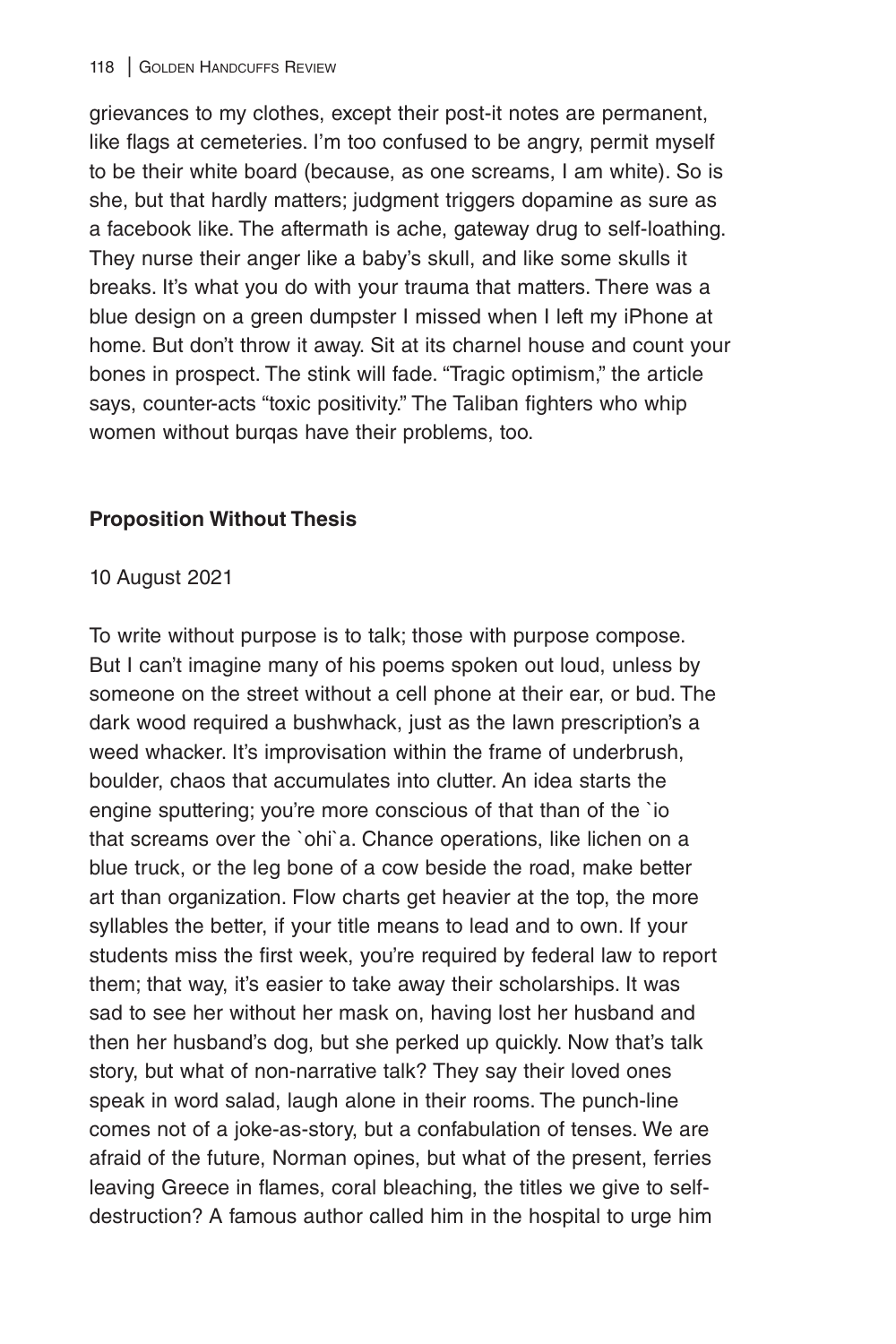to get ECT; it saved his life. The famous author died later, by his own hand. The Pacific, an article says, is the canary in the coal-mine for climate change. Is that metaphor mixed, or inane? And yet we understand the meaning, if not the conveyance. It's like a groundbreaking swim in the Olympics. Or the framed yellow bird who appears to whisper in the ear of a woman in the break-out room who hears a song of insecurity. We expect raven, but get gold finch. White eyes live up to their name; they, too, are invasive, brought to the islands in cages, now fluttering over the gardenia bush in the front yard. His work never changed, but he made more of his backyard than any poet earlier or since. To breathe is to be present, because only the body is, as the rest of us tails off in conniption fits, aka thoughts, leaving us to throw our anchor as air.

#### **At the Selfie Museum**

#### 8 August 2021

When I look up "signature style," I find a site to show me the best signature for my name. But my name has nothing to do with it, except as a marker of the signature style these prose blocks trace, not in fraktur or in all caps, or even with the S as a silent treble clef. I could break the lines again, fracturing thought like a fibia, or put in power point diagrams, all clunky squares and captions. But there's still something to think through, and this the through street, not Walter Benjamin's "one way street," though his "one way" was code for every which. The prose block is not image, unless it's "still yet moving," like the bridge. Nor is it TikTok: not so entertaining as two men dancing in a street for 10 seconds. What I hear outside begins as a cow's moo and modulates into machinery. A tiny white-eye lands on the gardenia. Lilith chased so hard after pheasants I had to run behind her on the loop. Feed back loops of excruciating sound tended toward abstraction as an escape route. Leave the muck to the lotus. Then, at about the time I left the dark wood, the loop slowed. "I'm just back dated." Out of an imagined google satellite rush-toearth came the still photograph. A friend says each photograph seems to contain a story, but I think of them as stories lacking verbs. What moves is the clock between walks around the loop; 12 or 24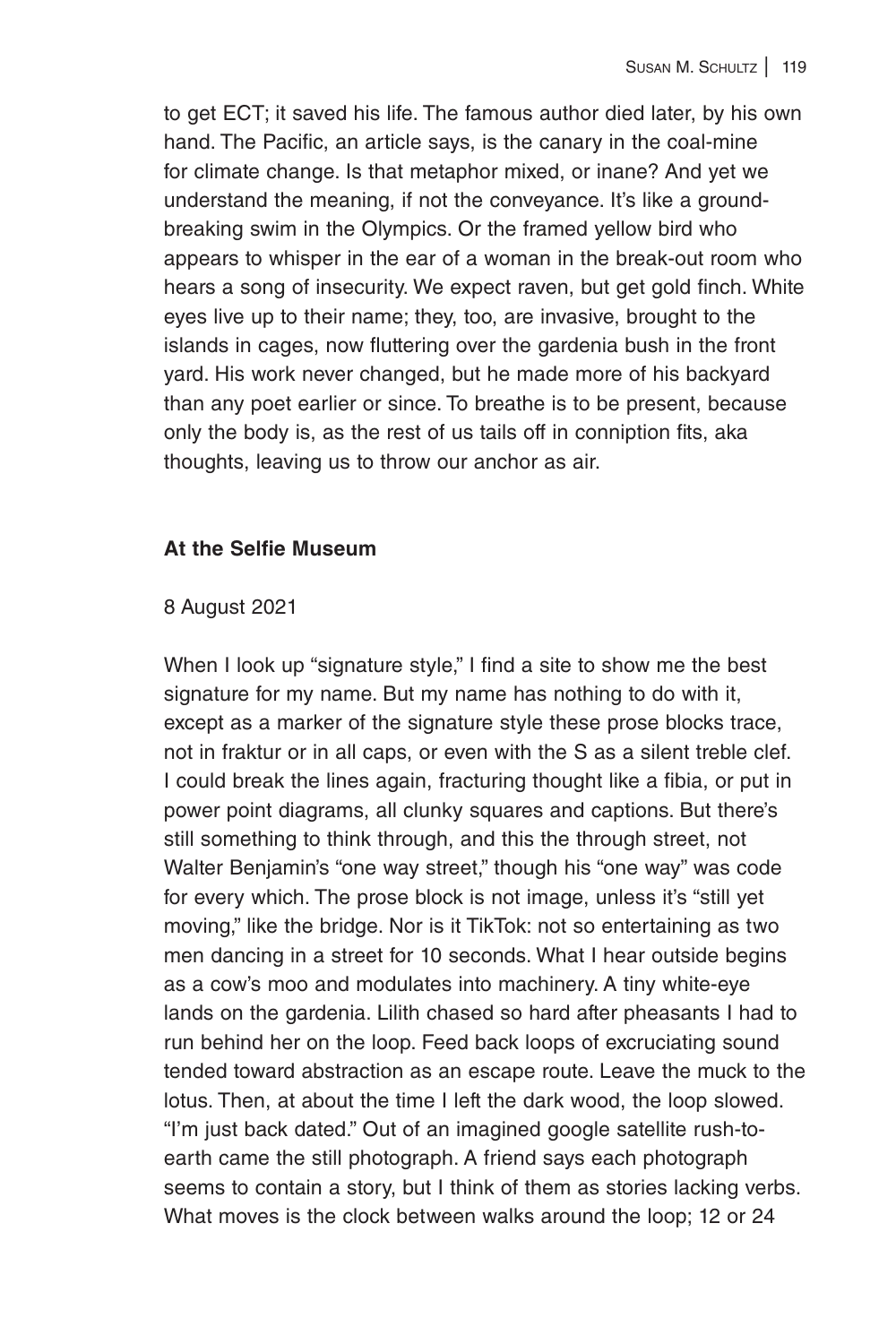hours in unseen cinematography. The narrative is all off-stage. What we're left with are chairs set down on plywood, one day a circle, and another a square, when the triangle's out of town. A vow, a vowel, a noun, a mnemonic. Hard sometimes to remember the words that go with images. So let them be set apart, like fluted vases filled with mountain grass. Or go to the selfie museum and choose your booths. One of them is called Zen; in it, sushi plates are covered in gray sand. You can push the sand around in your selfie. I suggested she go to take her friends' photographs; more subversive that way. But perhaps a bit too other-y, don't you think?

--For Violet King, and her mother, Cortney

# **So Much Depends on Pronouns**

### 4 August 2021

The question that formed on the loop evaporated. I lost it at the cross street as Lilith and I turned left. The only commonality between speed skating and baseball is the left turn. A St. Louis congresswoman camped on the Capitol steps for days to extend non-eviction notices. She's considered a leftist. The question of privilege makes my high school classmate unkind, she says, victim of a father's trauma, passed down like a dowry. And don't talk to her about money. Late in her life, my mother talked to her neighbor about her father's alcoholic violence, her mother's cruelty, the losses of sister and burnt toast. She'd been all gesture, hint, provocation, not explication de texte with all its feelers, the reader an anemone clinging to coral but swaying, nonetheless. She plays the game now, its rules transactional, made to keep the game going. I hear crickets, speaking of games engineered to go a long time. You can take picnics to cricket, brown bag lunches to committee meetings, but your sustenance goes toward the stamina inertia requires. Inertia, too, fails to unfold gravity, float away like the letter A at Radhika's senior soccer game. I thought Radhik funny, but Bryant drove to the store to buy another balloon. No one wants another lock-down, but denial only sometimes serves to push a traumatic event back, far enough to avoid its jaws. You want the question that has no answer,